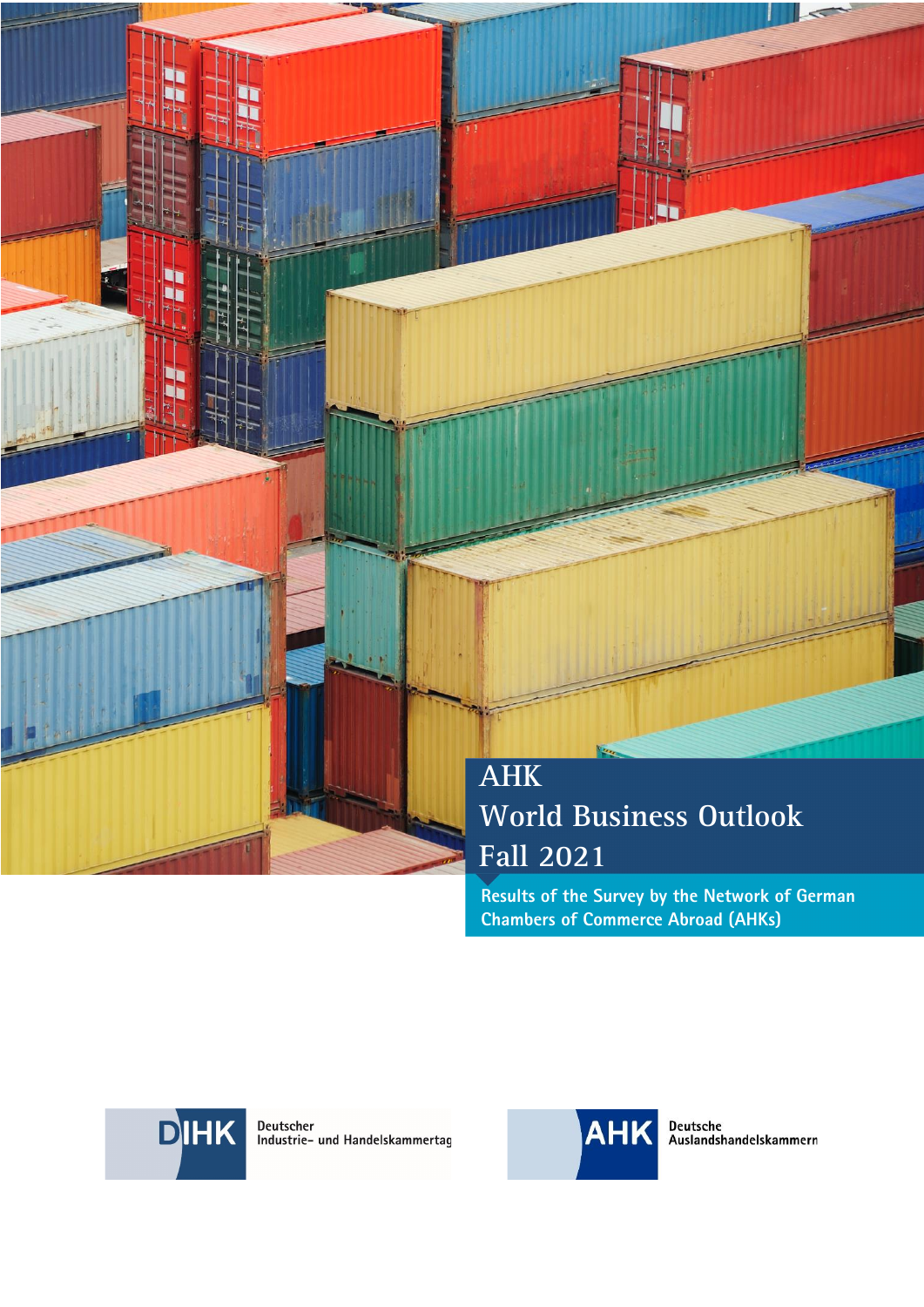# **Summary**

The challenges for German companies abroad are numerous more than a year and a half after the start of the coronavirus pandemic. Most recently, the economic recovery has lost pace in parts of the world: Only two out of five of the more than 3,200 companies surveyed worldwide still expect the economy in their respective countries to develop better over the next twelve months. This means that expectations are more subdued than they were in spring 2021. While German companies expect the economy to improve compared with the previous survey, particularly in the Asia-Pacific region (excluding China), Africa and the Middle East, as well as in the European Union (EU), expectations in China, North America and South and Central America have fallen significantly. In terms of their own businesses, however, companies in their international locations are proving resilience. In many places, for ex-



ample, companies expect a further revival of their own activities despite the cooling economy. Significantly more companies than in the spring therefore intend to increase staff and investment expenditures at their foreign locations over the next twelve months.

However, given the existing challenges posed by the coronavirus pandemic, companies are on a rocky road. Travel restrictions and problems in the supply chains and logistics are preventing smooth business operations and an overall self-sustaining, investment-driven upturn in international business. In this context, the proportion of companies reporting a lack of goods and services as well as their own production stoppages has once again increased significantly compared to the previous survey.

Irrespective of the immediate effects of the coronavirus pandemic, raw material prices currently represent the greatest business risk for German companies abroad. The shortage of skilled workers has once again gained in importance and represents a considerable risk for companies' employment plans outside Germany as well.

The AHK World Business Outlook is based on a regular DIHK survey of member companies of the German Chambers of Commerce Abroad, Delegations and Representative Offices (AHKs). In autumn 2021, it collected feedback from more than 3,200 German companies, branches and subsidiaries worldwide, as well as companies with close ties to Germany.

41 percent of the responding companies are from the industry and construction sector, 37 percent from the service sector and another 22 percent are trading companies. Smaller companies with fewer than 100 employees account for 46 percent of the responses. Twenty-three percent of businesses employ 100 to 1,000 people. Large companies with more than 1,000 employees worldwide account for 31 percent of respondents.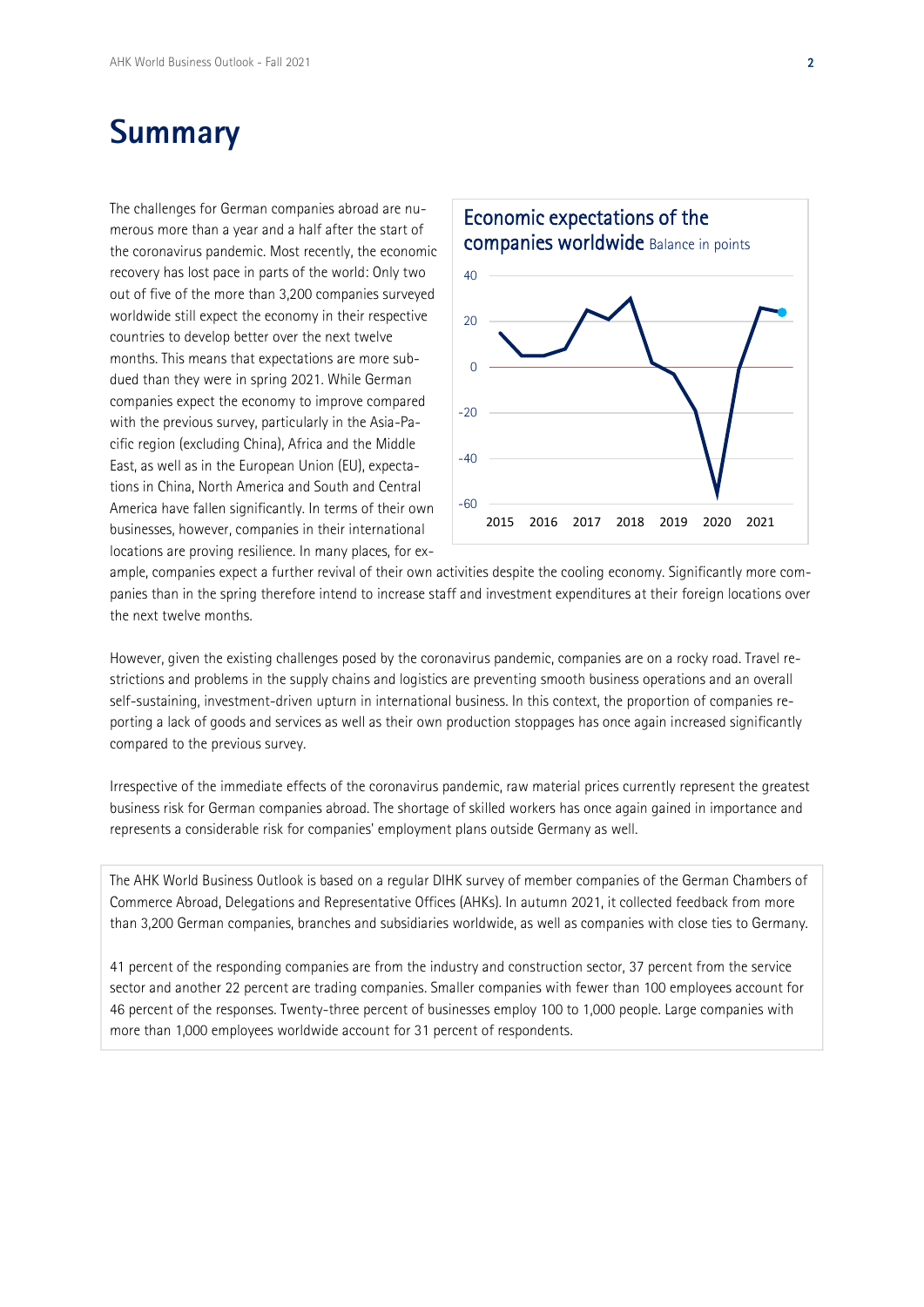# **Development of the global economy**

The recovery of the global economy is losing momentum - that is the view of foreign trade. 41 percent of the more than 3,200 companies surveyed by the AHKs worldwide expect the economic situation in their respective countries to improve over the next twelve months. 17 percent expect the economic situation to deteriorate. Most companies (42 percent) do not expect any change in the economic development at their international locations. The resulting balance of better and worse assessments amounts to 24 points. This means that expectations are more restrained overall than in the previous survey (spring: 26 points). The catch-up process following the decline in global economic output last year thus appears to be losing momentum. The outlook for the coming twelve months differs significantly between the world regions. In North America (USA, Canada, Mexico) and especially in China, the hitherto extremely strong economic recovery is slowing down, while in Europe and the Asia-Pacific region things are continuing to run smoothly.

#### Economic expectations of the companies

Share in percent

|                                         |                  | <b>D</b> better | constant | ■ worse |                 |
|-----------------------------------------|------------------|-----------------|----------|---------|-----------------|
| Worldwide                               | <b>Fall 2021</b> | 41              |          | 42      | 17              |
|                                         | Spring 2021      | 47              |          | 32      | 21              |
| Eurozone                                | <b>Fall 2021</b> | 43              |          | 42      | 15              |
|                                         | Spring 2021      | 43              |          | 35      | 22              |
| Other EU, Switzerland,<br>Norway, UK    | Fall 2021        |                 | 38       |         | 24              |
|                                         | Spring 2021      | 40 <sup>°</sup> | 31       |         | $\overline{29}$ |
| Eastern/South Eastern                   | Fall 2021        |                 | 48       |         | 25              |
| Europe (without EU),<br>Russia, Turkey  | Spring 2021      | 30              | 40       |         | 30              |
|                                         | Fall 2021        | 48              |          | 44      | 8 <sup>°</sup>  |
| Asia/Pacific (excluding<br>China)       | Spring 2021      | 49              |          | 35      | 16              |
| <b>Greater China</b>                    | Fall 2021        | 37              | 42       |         | 21              |
|                                         | Spring 2021      |                 |          | 26      | 5 <sup>1</sup>  |
| North America (=USA,<br>Canada, Mexico) | Fall 2021        | 46              |          | 40      | 14 -            |
|                                         | Spring 2021      | 64              |          | 20      | 16              |
| South and Central<br>America            | Fall 2021        |                 | 37       | 40      |                 |
|                                         | Spring 2021      |                 | 39       |         | 30              |
| Africa, Near and Middle                 | Fall 2021        | 46              |          | 44      | $10-10$         |
| East                                    | Spring 2021      | 43              |          | 35      | 22              |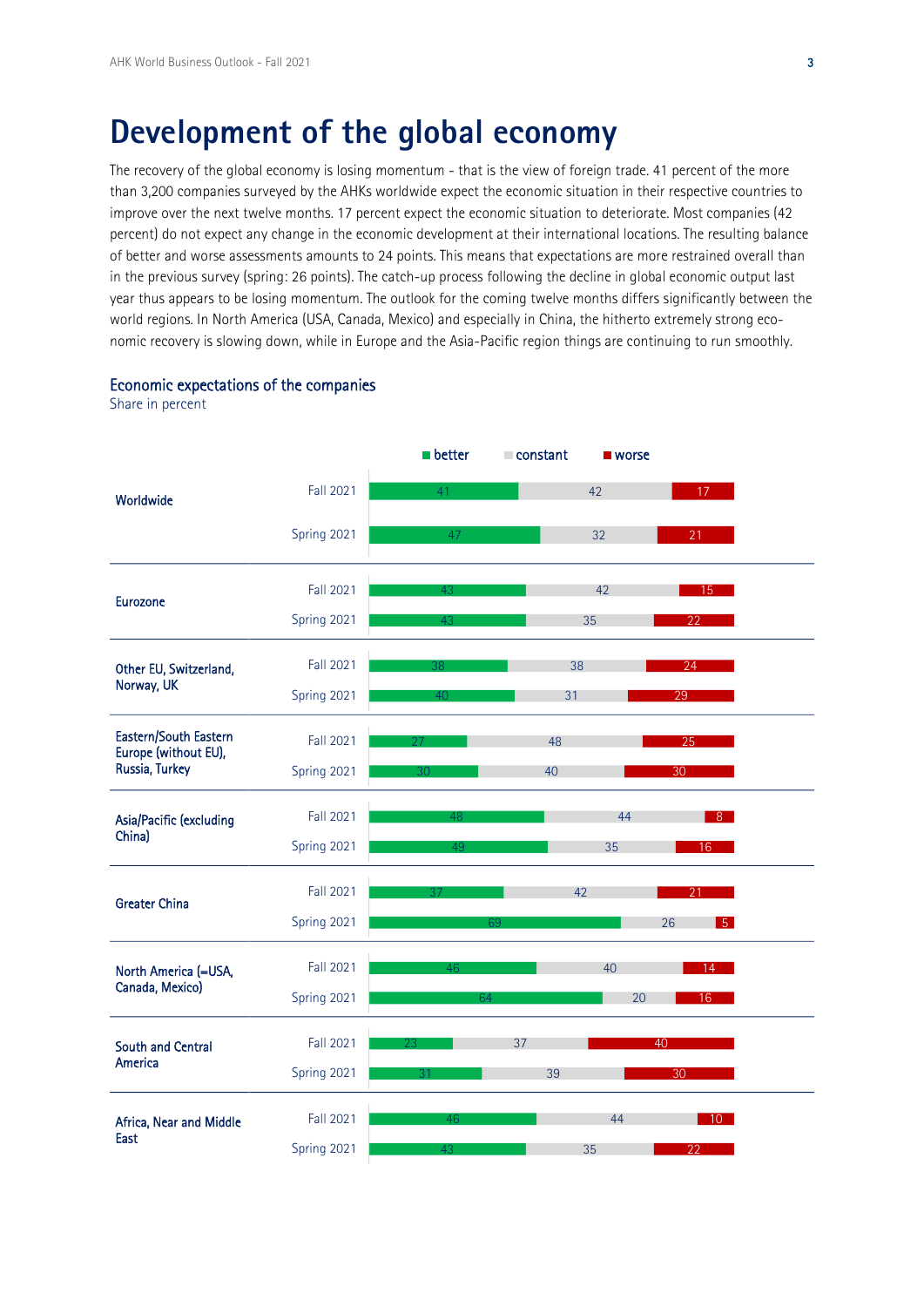| Economic expectations of the companies<br>Balance of better minus worse responses | Spring<br>2019 | Fall<br>2019 | Spring<br>2020 | Fall<br>2020 | <b>Spring</b><br>2021 | Fall<br>2021 | Change<br>vis-à-vis<br>Pre-survey |
|-----------------------------------------------------------------------------------|----------------|--------------|----------------|--------------|-----------------------|--------------|-----------------------------------|
| Eurozone                                                                          | $-8$           | $-19$        | $-63$          | $-14$        | 21                    | 28           |                                   |
| Other EU, Switzerland, Norway, UK                                                 | $-16$          | $-28$        | $-64$          | $-24$        | 11                    | 14           | 3                                 |
| Eastern/Southeastern Europe (without EU), Rus-<br>sia, Turkey                     | $-3$           | $-13$        | $-71$          | $-35$        | $\overline{0}$        | 2            | $\overline{2}$                    |
| Asia/Pacific (excluding China)                                                    | 17             | $-11$        | $-62$          | $-1$         | 33                    | 40           |                                   |
| <b>Greater China</b>                                                              | 18             | $-34$        | $-29$          | 34           | 64                    | 16           | $-48$                             |
| North America (USA, Canada, Mexico)                                               | $-4$           | $-9$         | $-78$          | 5            | 48                    | 32           | $-16$                             |
| South and Central America                                                         | 20             | $-4$         | $-64$          | 13           | 1                     | $-17$        | $-18$                             |
| Africa, Near and Middle East                                                      | $-13$          | $-7$         | $-43$          | 1            | 21                    | 36           | 15                                |
| <b>World total</b>                                                                | $-3$           | $-19$        | $-55$          | $-1$         | 26                    | 24           | $-2$                              |

### Mixed outlook in Europe

Within Europe, most companies expect the economy to improve over the next twelve months. Overall, expectations have risen slightly compared with the previous survey in the Eurozone, other EU countries and Eastern and Southeastern Europe outside the EU. In some countries, however, there are already signs of a cooling of the economy.

In the Eurozone, expectations have increased since the spring and have reached a level above the global average (balance of 28 points compared with 21 points previously): 43 percent of companies expect the economy to improve, while 15 percent expect it to deteriorate. In spring, expectations there were still below the global average. Within the Euro zone, the economic outlook is improving particularly markedly in Italy, Portugal and Slovakia. By contrast, the proportion of companies in Spain expecting a slowdown is rising. Economic development in the rest of the EU is also expected to be better than recently, especially in the Czech Republic and Hungary (balance of 36 and 26 points, respectively, after two and 17 points previously).

In Switzerland, fewer companies than before expect the country's economic development to improve (balance 34 points, down from 48 points). In the United Kingdom, the negative outlook predominates (balance minus twelve points after 28 points previously). This means that a large proportion of companies expect the economy to weaken in the coming months, after positive expectations had still predominated in the spring. This is where the effects of Brexit, such as problems in logistics or the shortage of skilled workers, come into play. Trade barriers are cited as the second most common risk in the UK (43 percent) after the shortage of skilled workers (55 percent) - significantly more than in the rest of the region (17 percent).

Expectations in Eastern and Southeastern Europe (excluding the EU) also improved only slightly from a low level: 27 percent expect economic performance to improve, 25 percent to deteriorate (balance of two points after previously zero points). The improvement is mainly due to higher expectations in Serbia and Bosnia and Herzegovina. In Turkey, on the other hand, companies predominantly expect a decline in economic performance in the coming twelve months (balance minus eight points after minus six points previously). In addition to the economic policy framework conditions (62 per cent), companies here are particularly concerned about the exchange rate risk (73 per cent). Companies in Russia are also scaling back their expectations (balance of twelve points, down from 20 points).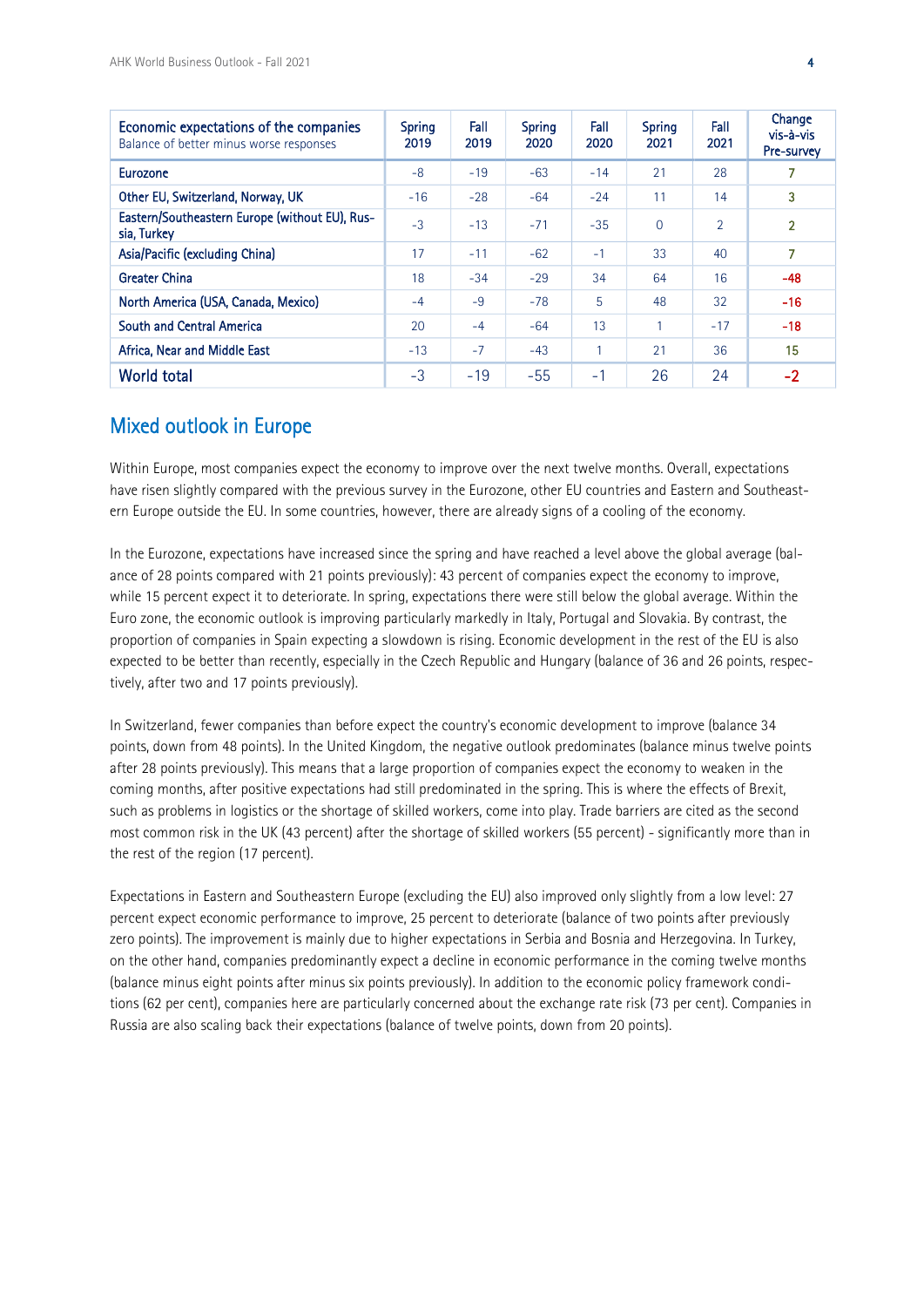## Companies in the Asia-Pacific region confident

In a global comparison, companies at locations in Asia and the Pacific (excluding China) are the most confident about economic developments in the coming twelve months. 48 percent of companies there expect the economy to improve, while only eight percent expect it to worsen. At 40 points, the balance of better minus worse assessments for the region altogether is well above the global average of 24 points and has reached its highest level since the survey began.

In India in particular, companies are expecting an economic upswing. Improvements compared to the previous survey are also expected in Indonesia, Japan and the Philippines. Companies in Southeast Asian countries such as Malaysia, Singapore, South Korea, Thailand and Vietnam have significantly fewer positive expectations than recently. In spring, expectations in these locations were still significantly higher than current economic expectations.

### Significant damper in China

In contrast to the Asia-Pacific region in total, the positive economic expectations seen in China in the spring have not been sustained. Significantly fewer companies than last year expect an improvement in the coming twelve months at their locations in Greater China: 37 percent expect a better development, 21 percent a worse one (balance 16 points after 64 points previously). The economic upswing that was still expected in the spring thus does not appear to be sustainable. In autumn 2020 and spring 2021, the expectations of companies in China were still far above the global average. China's economy had recovered faster and more strongly than other countries and was one of the few economies worldwide to close the past year with economic growth.

Currently, energy-intensive industries are affected by bottlenecks in energy supply. Other possible reasons for the current development include high raw material prices, which represent the greatest business risk for 61 percent of companies in China. This is closely followed, at 45 percent, by the business risk posed by the economic policy framework. Another important issue is the impact of the coronavirus pandemic: 85 percent of companies in China are affected by travel restrictions in place to contain the pandemic. 69 percent complain about problems in their supply chains or logistics.

### Outlook in North America less optimistic than before

Companies in North America are more cautious about the economic development at their locations than they were in the spring (balance 32 points after 48 points previously). After a strong recovery at the beginning of the year, boosted by extensive economic stimulus packages in the first half of the year, expectations for economic growth in the USA in the coming twelve months have fallen significantly (balance 36 points compared with 66 points previously. Currently, 60 percent of companies see the shortage of skilled workers as a business risk. Supply chain problems are also having an impact: 73 percent of companies are affected by travel restrictions and problems in the supply chain or logistics as a result of the coronavirus pandemic.

In Mexico, companies have raised their expectations significantly compared with the previous survey (balance of six points compared with minus 13 points previously). The Mexican economy has so far – among other things – benefited from the economic recovery in the US in the first half of the year. Companies in Canada are the most optimistic in the region but are also more cautious than in spring.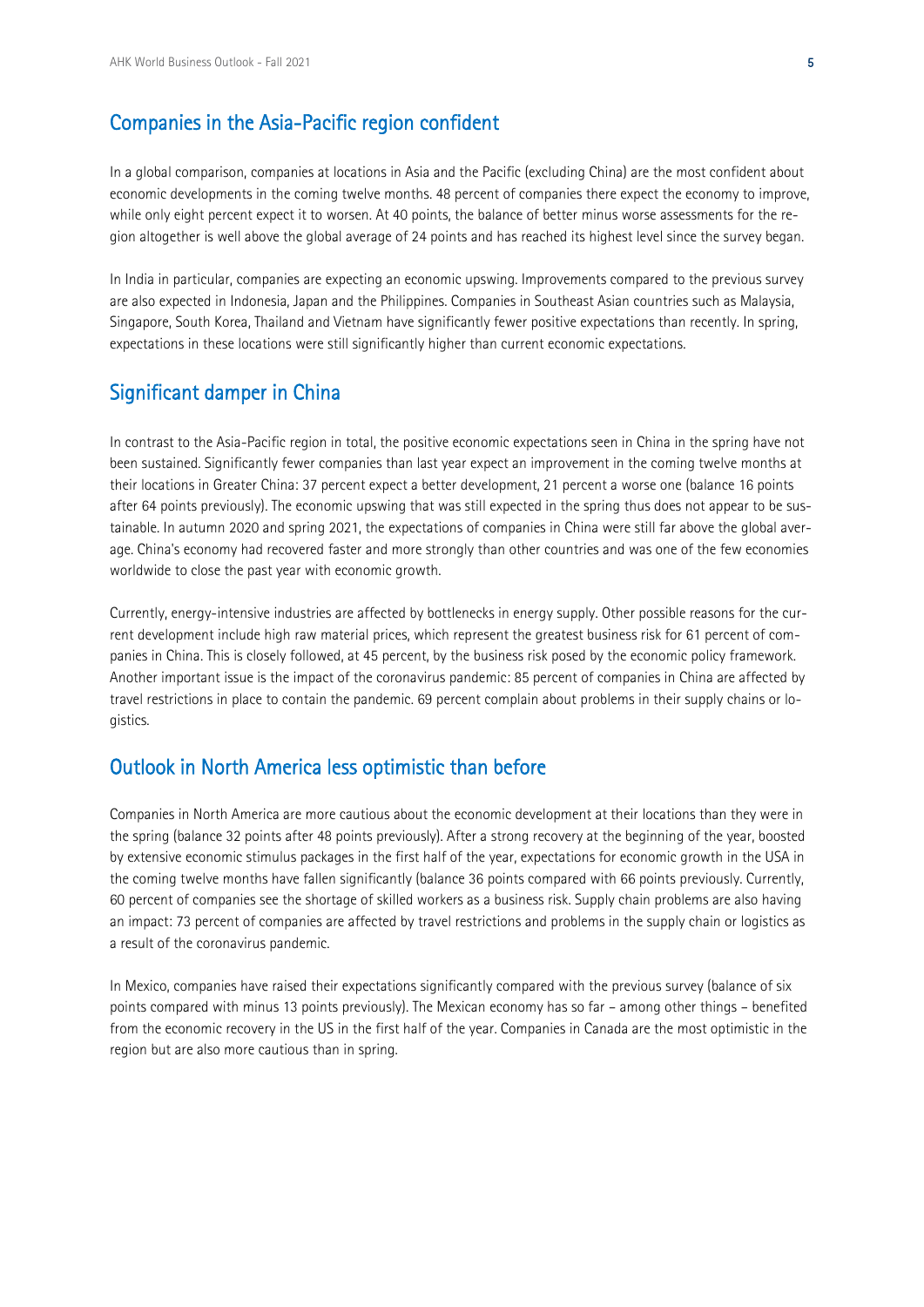## Negative outlook in South and Central America

In South and Central America, companies predominantly anticipate a deterioration in economic development over the next twelve months: 23 percent of companies with positive expectations contrast with 40 percent with negative expectations (balance minus 17 points after one point previously). This is the second time in a row that companies have significantly lowered their expectations. In autumn 2020, companies expecting economic growth at their locations were still in the majority (balance 13 points). Overall, the South and Central America region was hit harder than average by the coronavirus pandemic and economic recovery is slow. In Argentina, Brazil, Chile and Peru, expectations have fallen significantly compared to the previous survey. Only in Ecuador are companies significantly more optimistic about the country's economy than in the spring.

As a tangible impact of the coronavirus pandemic, companies in the region are more affected by liquidity constraints (26 percent), less demand for their products and services (41 percent) and increased legal uncertainty (25 percent) compared to the rest of the world.

#### Rising expectations in Africa, Near and Middle East

In Africa and the Near and Middle East, companies have significantly raised their economic expectations compared to the previous survey: 46 percent expect a stronger, ten percent a weaker economic development in the coming twelve months (balance 36 points compared to 21 points previously). This is the highest value since the survey began. The resource-rich countries in the region are benefiting in part from the increased global demand for commodities and the recovery in world trade.

Starting from a high level, expectations in Egypt are rising again. Although more companies in sub-Saharan Africa, such as Kenya and South Africa, are expecting an economic upswing than in spring, companies that expect the economy to cool down are still in the majority.

Companies in Iran are more pessimistic than in the last survey (balance minus eleven points after minus three points previously). Expectations in the United Arab Emirates have also fallen - albeit from a high level (balance 56 points after 65 points previously).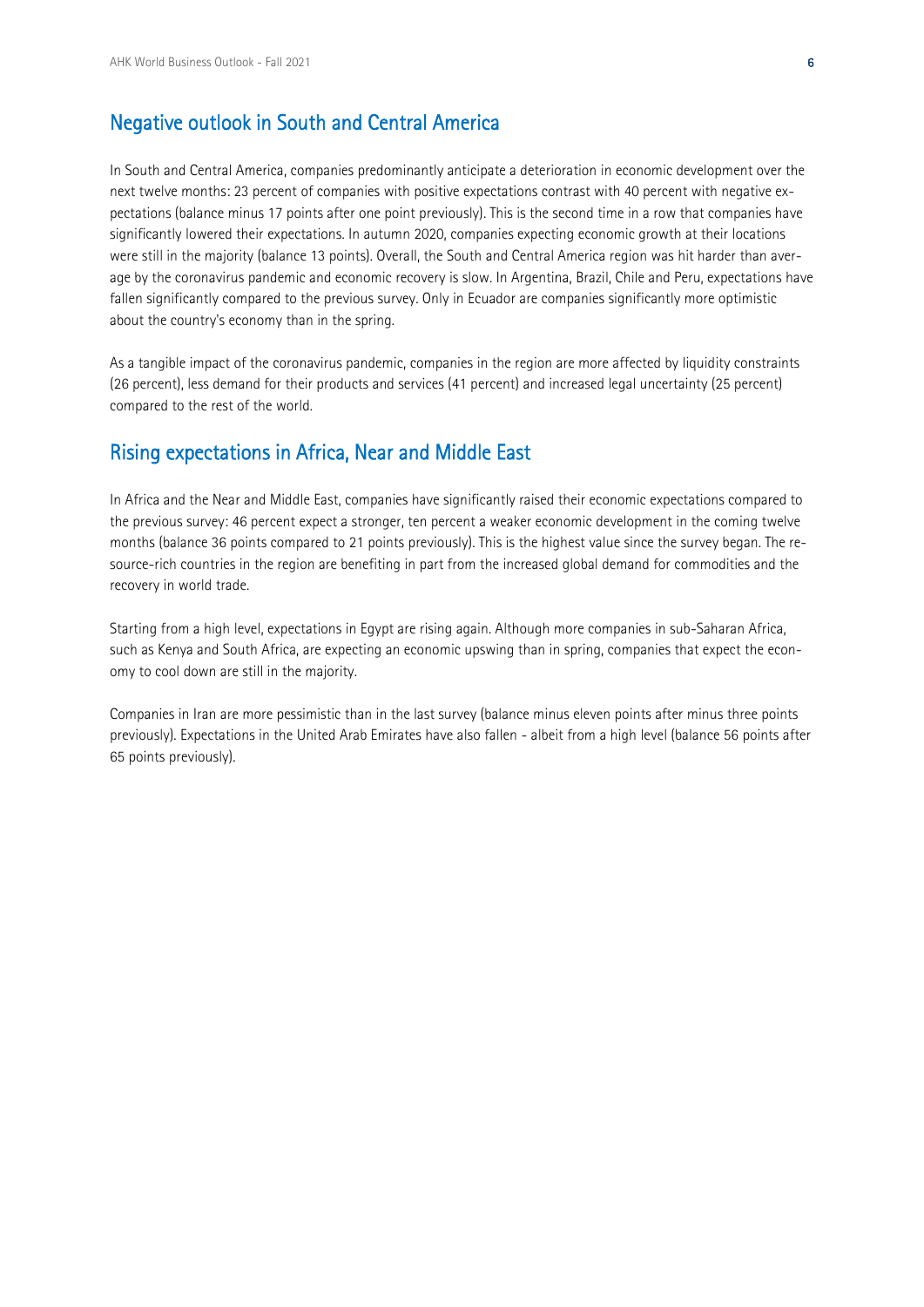# **Business situation and expectations of German companies abroad**

### Business situation improves in many places - with one important exception

The economic catch-up process has continued over the course of the year in that German companies abroad assess their current business situation more positively than in the spring survey. More than half of the companies (52 percent) describe their situation as good, 11 percent as poor. The resulting balance of good minus bad assessments of 41 points is 10 points higher than in the previous survey. In view of the existing challenges and the effects of the coronavirus pandemic, companies in many places are showing resilience.

In all regions of the world, the business situation of companies is improving compared to spring - with one important exception. In China, the business situation has deteriorated significantly in comparison. At 27 points, the resulting balance of better minus worse assessments is below the level of autumn 2020 (balance 31 points) and far below the level of the previous survey in spring 2021 (balance 50 points). In addition to global transport problems and supply bottlenecks, China recently experienced power shortages, which in some cases led to sudden production stoppages lasting several days. In addition, the existing travel restrictions are dampening the mood of German companies on site.

### German companies abroad

Balance in points

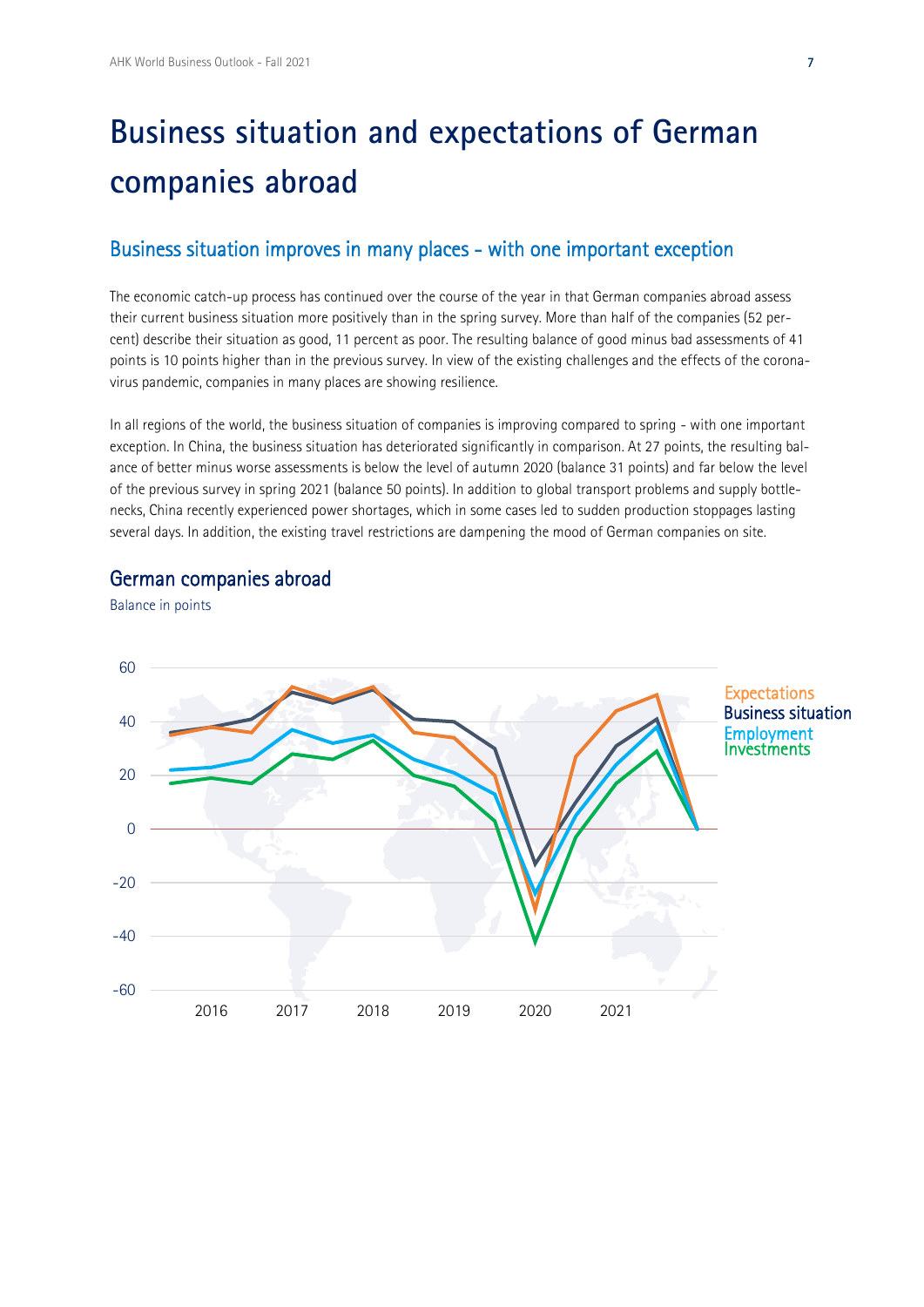The business situation of German companies in Europe is improving strongly. With an assessment of the situation of 46 balance points (Euro area), 53 balance points (other EU, Switzerland, Norway, UK) and 63 balance points (Eastern/Southeastern Europe excluding EU, Russia, Turkey), current business is better in Europe than in the rest of the world. Companies in North America are similarly positive about their current business situation as in the Eurozone (balance 45 points).

In Asia and the Pacific (excluding China) (balance 34 points), South and Central America (balance 26 points) and Sub-Saharan-Africa and the Middle East (balance 33 points), companies assess their current business situation as somewhat less good than the global average. However, there have also been some significant improvements in these regions compared with the previous survey.

### Business expectations increase slightly

Contrary to what the global decline in the economic expectations of German companies abroad would suggest, companies are more optimistic about the development of their own business. 56 percent expect an improvement in the next twelve months, only six percent expect a deterioration. The balance of better minus worse assessments amounts to 50 points and is slightly higher than in the previous survey (spring 2021: 44 points).

It is true that companies are more confident about the development of their own business than about the economic development in the country in general. However, in view of the necessary economic catch-up process following last year's downturn, expectations are cautious. One possible explanation for the different assessments of the development of their own businesses and the development of the economy in total is that German companies operating internationally are often able to compensate for disadvantages in one location by doing better business in other locations, thus minimizing their business risks through diversification. These companies therefore assess their business expectations partly decoupled from the local economy.

The discrepancy between economic and business expectations is most evident in South and Central America. Here, business expectations have stagnated at the same level as in the previous survey (balance of 42 points), but economic expectations have fallen significantly (balance of minus 17 points).

In China and North America, fewer companies than in the previous survey expect business to improve in the coming twelve months (balance deterioration of six points in China and ten points in North America). Compared with the other regions of the world, business expectations in China are also the lowest (balance of 38 points). While companies in North America still had the highest expectations in the spring, they are now in the middle of the pack (balance 53 points).

In Asia and the Pacific (balance 58 points) and Africa and the Middle East (balance 57 points), companies have the highest expectations in comparison to other regions. In the Euro area (balance 52 points) and the EU, Switzerland, Norway and the United Kingdom (balance 47 points), companies are raising their business expectations the most compared with the previous survey.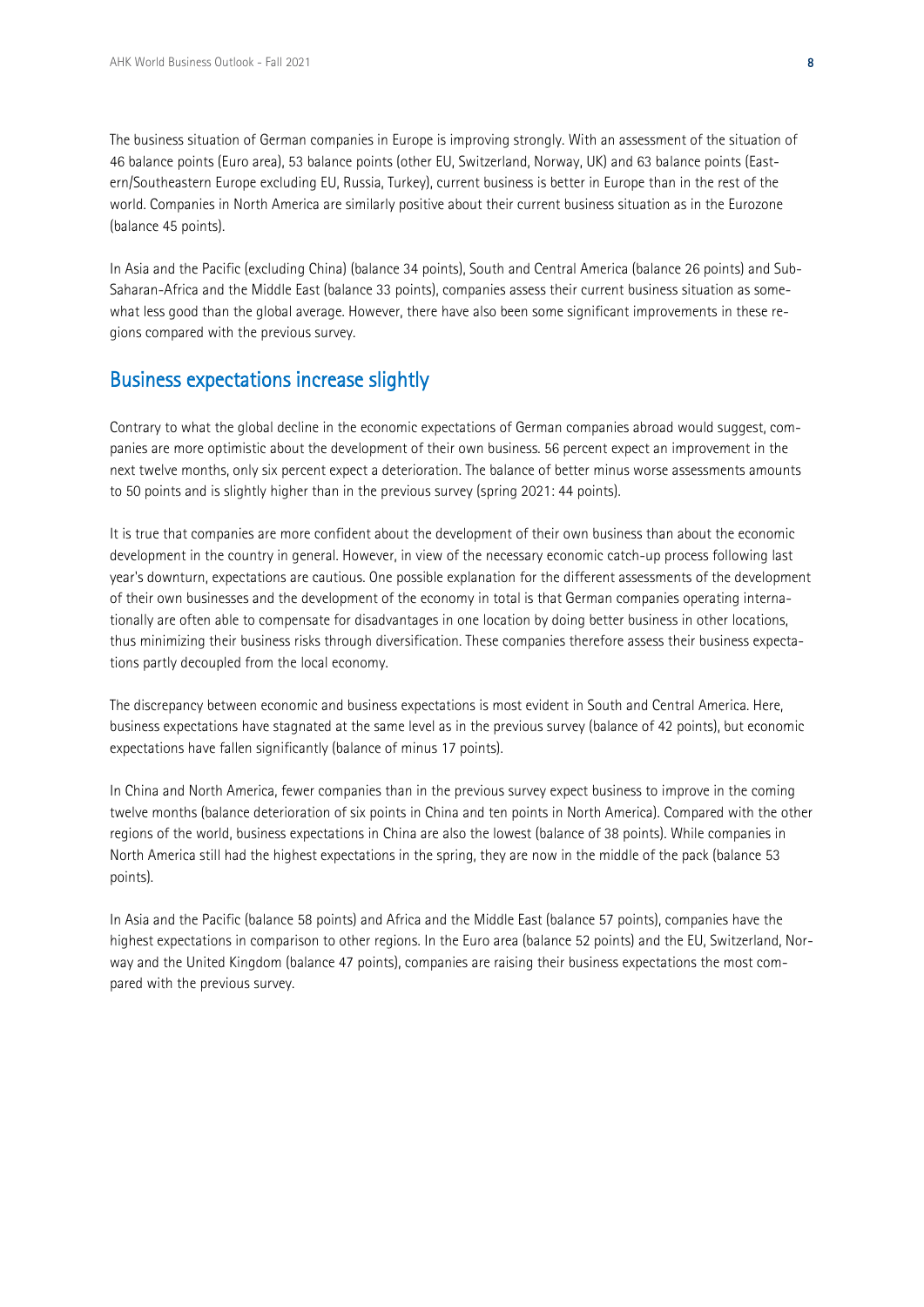## Planned investment expenditures by companies increase significantly

Based on the improved business situation as well as the increased business expectations, companies are planning higher investment expenditures in the coming twelve months. 42 percent of the companies plan to make higher investments, 13 percent want to reduce them. The balance of higher and lower investment plans is 29 points. The only time companies have had higher investment plans since the start of the survey was in spring 2018 (balance of 33 points).

Despite the overall increase in investment plans, one third of companies still report having to postpone or cancel investment plans altogether due to the existing effects of the coronavirus pandemic. Among companies planning to invest less than recently, as many as 40 percent report having to postpone or cancel investments. Of the companies planning to invest less, 22 percent complain about liquidity bottlenecks and 25 percent about financing problems significantly more than in the overall economy (where 14 percent cite liquidity bottlenecks and 20 percent financing as a business risk).

In view of the lower economic and business expectations in China, companies in these locations are planning to invest less than in spring (balance 19 points after 30 points last time). In the other regions of the world, companies are raising their investment plans. The increase is strongest in the Eurozone (balance 35 points after eleven points most recently).

#### Companies intend to hire more employees

As companies primarily expect their own business to improve, many are expanding their employment plans for the coming twelve months. 46 percent - and thus 11 percent more than in the previous survey - want to hire more staff, while eight percent want to reduce staff. The balance of higher minus lower employment plans reaches 38 points, the highest value since the survey began. However, the shortage of skilled workers has gained in importance worldwide. This could stand in the way of companies expanding their workforce. At 48 percent (37 percent overall), the shortage of skilled workers poses the greatest challenge to companies planning to increase their workforce.

Companies in all regions of the world are planning to hire more staff in the future. Compared with the previous survey, companies in the Asia-Pacific region (excluding China) are raising their employment plans the most (balance of 40 points compared with 18 points previously). Only in North America do companies express somewhat lower employment plans than in the previous survey (balance of 40 points, down from 43 points).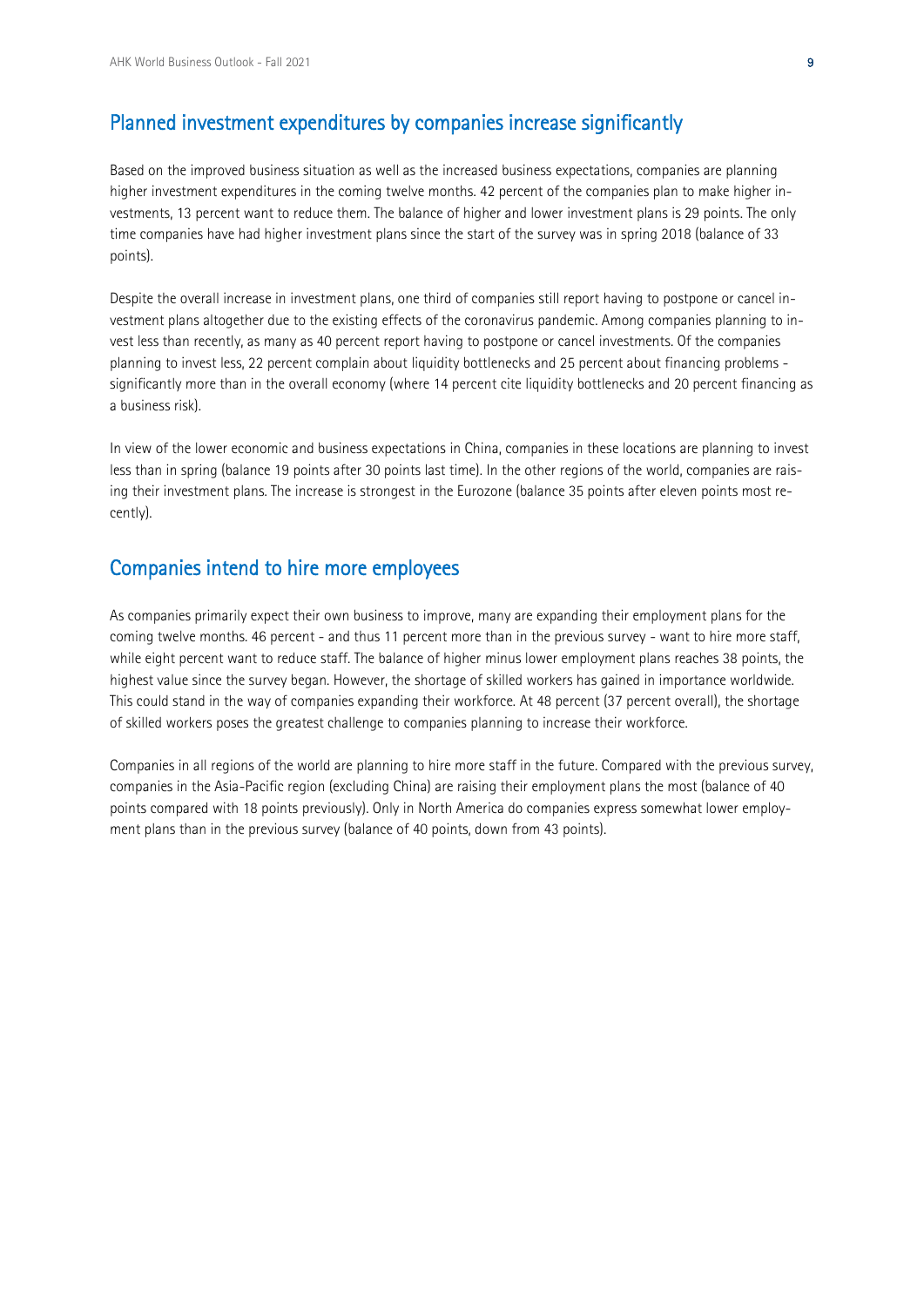## **Impact of the coronavirus pandemic**

The effects of the coronavirus pandemic continue to pose major challenges for German companies in many places more than a year and a half after the crisis began. Problems in the supply chain and travel restrictions are causing disruptions to operations.

## Travel restrictions weigh on international business

For two thirds of companies (65 percent), travel restrictions are still an obstacle, especially at locations in China (85 percent) and the Asia-Pacific region (82 percent). Worldwide, around the same number of companies are currently citing this obstacle as at the start of the pandemic in April 2020. The lack of personal contact means that business deals cannot be concluded or installation and maintenance work on machinery cannot be carried out.

### Impact of the coronavirus pandemic on companies

Multiple answers possible, \*asked for the first time



## Supply chain problems come to a head

More than half of German companies abroad (54 percent) report supply chain and logistics problems because of the coronavirus pandemic. Compared with spring 2021, the figure rises by 14 percentage points and reaches an all-time high. Companies in North America cite supply chain problems most frequently (66 percent).

30 percent of companies worldwide report a lack of goods and services - another effect that has never been mentioned so frequently. In addition, companies are reporting their own production stoppages more frequently than last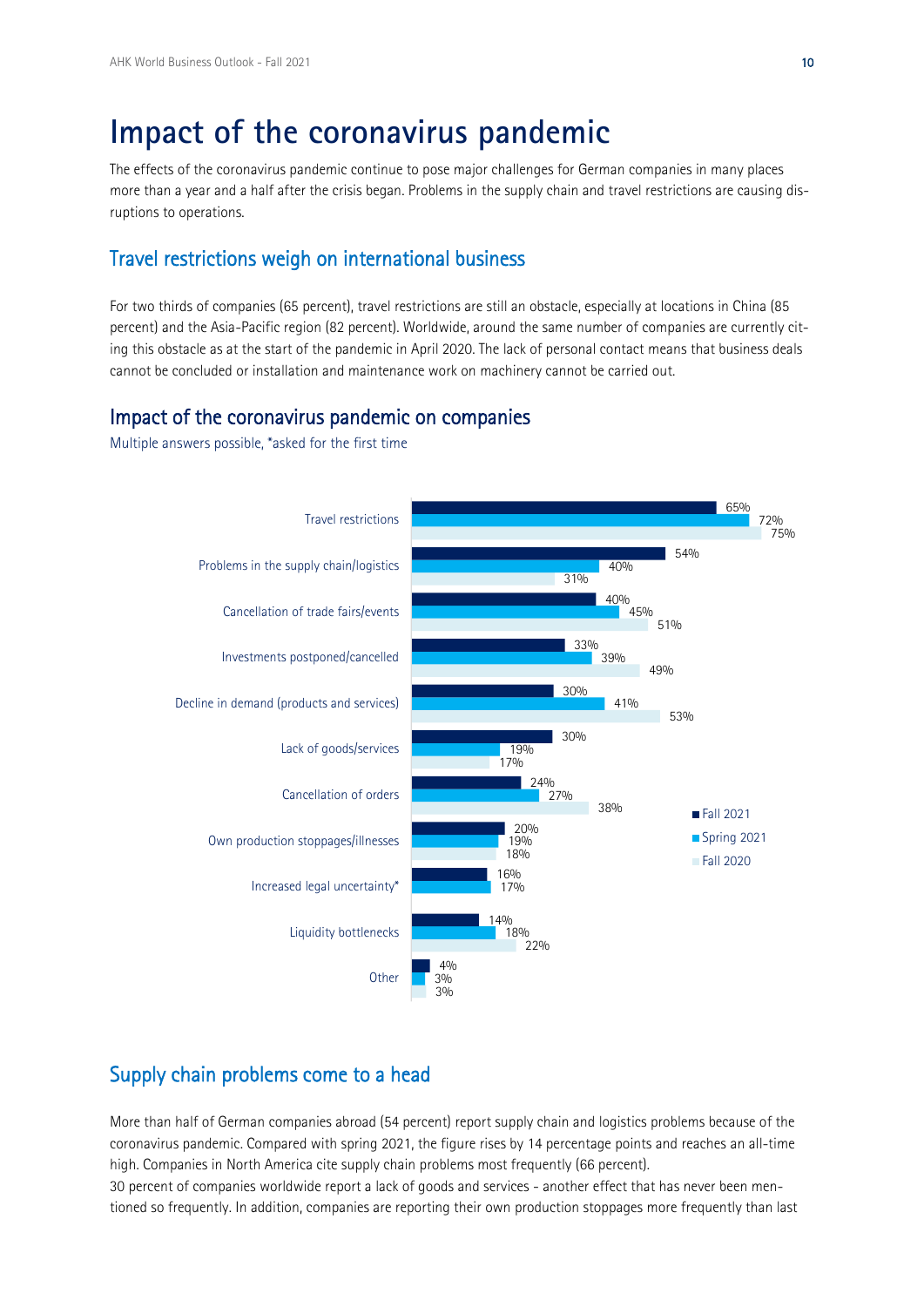time (20 percent, up from 19 percent). This, too, may be an impact of supply chain disruptions. For example, companies experiencing supply chain and logistics issues are more likely than average to report missing goods and services (42 percent) and loss of production (24 percent).

Industrial and construction companies are particularly affected by supply chain disruptions and their impact. Three out of four companies in this sector have problems in their supply chains or logistics, one in four reports loss of production and 38 percent complain about missing goods or services.

The problems in the international supply chains have already been continuing for several months. In addition to increased demand on the one hand and insufficient production capacities on the other, companies see transport problems, here in particular due to a lack of containers and freight capacities on ships, and production stoppages at suppli-ers as the main causes of the supply chain disruptions.<sup>[1](#page-10-0)</sup>

### <span id="page-10-1"></span>Challenges remain numerous

In addition to the exacerbated supply chain problems, companies are confronted with other challenges. Trade fairs and events continue to take place only to a limited extent, which has a negative impact on two out of five companies. Due to existing uncertainties, one third of the companies report postponed or cancelled investments, 14 percent report liquidity bottlenecks. A quarter of the companies report cancelled orders. 16 percent continue to report increased legal uncertainties because of the coronavirus pandemic.

Compared to the previous surveys, fewer and fewer companies report a pandemic-related decline in demand (30 percent). Thus, the current challenges are not primarily on the demand side but on the supply side.

## Companies are adapting their supply chains

Faced with the challenges in international business, companies are adapting their supply chains. 54 percent of companies want to diversify their supply chains. For companies reporting supply chain problems as a result of the impact of the pandemic, this figure is as high as 67 percent.

Among the companies that want to adjust their supply chains, 72 percent are looking for new suppliers, and 32 percent are planning to change or shorten supply routes. It is striking that 15 percent of the companies want to relocate their production or parts of their production to new locations.



<span id="page-10-0"></span><sup>&</sup>lt;sup>[1](#page-10-1)</sup>This is shown by a **DIHK survey on supply bottlenecks and shortages of raw materials among German companies in Germany and abroad.**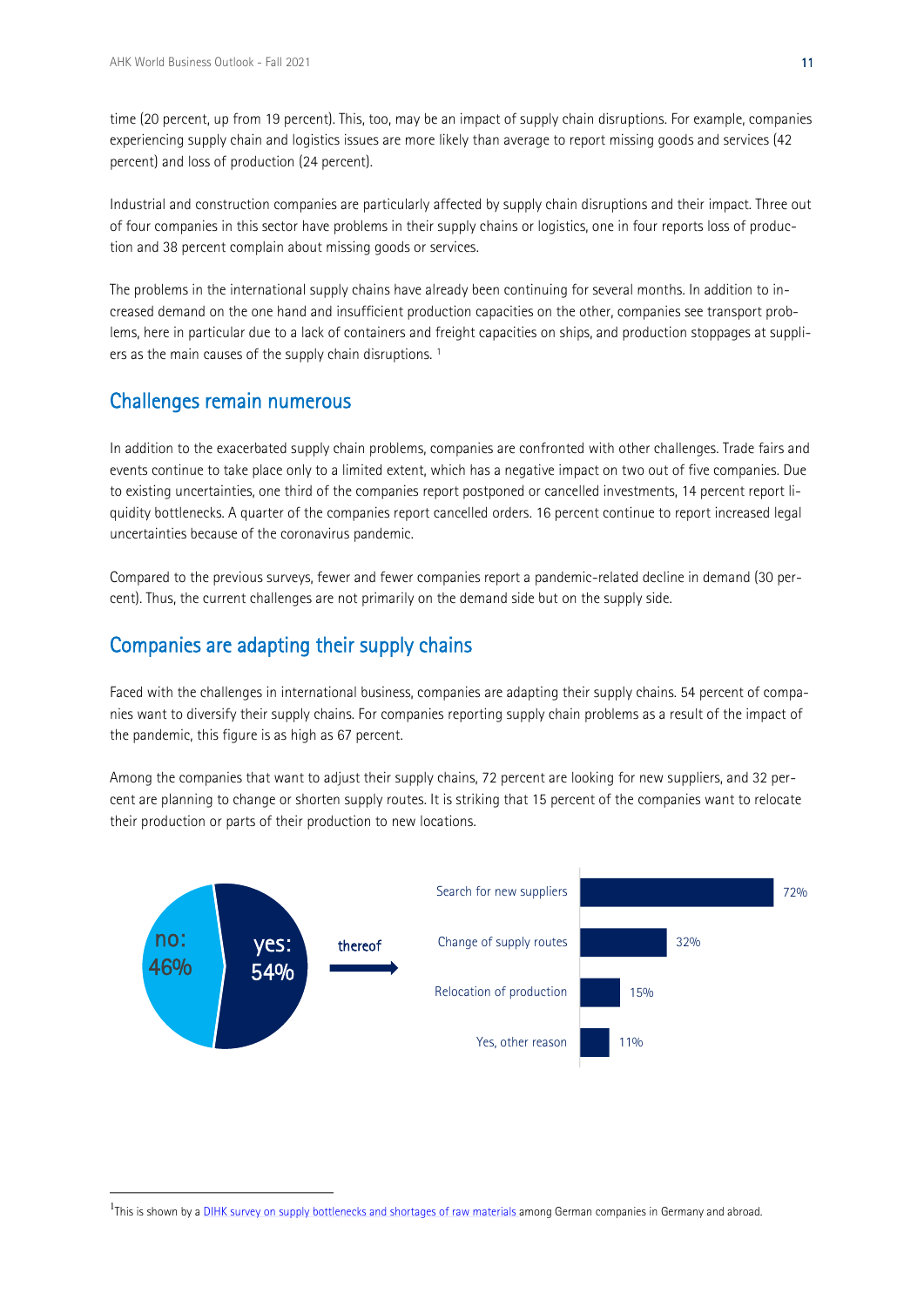# **Risks for German companies abroad**

In addition to the direct effects of the measures to contain the coronavirus pandemic, other factors are creating risks in the day-to-day business of German companies abroad.

Two out of five companies are concerned about the economic policy framework conditions at their locations. Nevertheless, this is the lowest figure worldwide since the survey began. In South and Central America, however, the economic policy framework represents the greatest business risk (63 percent) - the proportion is similarly high in Turkey (62 percent). Financing risk has also fallen to its lowest level since the survey began but is still cited by a fifth of companies. Companies in Africa and the Middle East have more difficulties with financing (34 percent) than companies in other locations. A lack of legal certainty is rated as a business risk by fewer companies than in the spring survey (18 percent, down from 23 percent) - but more frequently in countries in South and Central America (36 percent).

For 23 percent the risk of foreign exchange rate and for 22 percent of companies, trade barriers and preference for domestic companies create uncertainty in their business. In Turkey, the risk of foreign exchange rate is seen as the greatest business risk (73 per cent). Trade barriers, on the other hand, affect companies in Iran (60 percent) and the United Kingdom (43 percent) in particular.

## Raw material prices are a stumbling block

44 percent of companies cite increased raw material prices as a business risk - no risk is currently cited more frequently. In the industrial and construction sector, more than two-thirds of companies are affected. Although higher prices are a burden for companies worldwide, the risk of raw material prices is reported particularly frequently at locations in China (55 percent) and in the Asia-Pacific region (49 percent), as well as in the Eurozone (47 percent).

In recent months, there have been significant price increases for numerous raw materials and intermediate products. Following the decline in global economic output last year, production and thus demand for raw materials have increased significantly. As a result, there are supply bottlenecks and increased prices worldwide. Companies that cite the level of raw material prices as a business risk are most affected by problems in the supply chain or logistics (76 percent).

The level of energy prices is cited as a business risk by 23 percent of companies. In addition to higher prices for raw materials and intermediate products, numerous energy sources have also become much more expensive in recent months. Companies in the EU cite this risk more frequently than the global average (Eurozone: 31 percent; other EU countries: 28 percent). There, in contrast to other regions, energy costs have risen significantly in the past year, partly due to the CO2 charges that companies have to pay as part of emissions trading within the EU.

For the first time, energy and raw material prices were surveyed separately. Cumulatively, half of the companies (50 percent) see energy and raw material prices as a risk to their future business development. Compared to the previous survey (27 percent), the proportion has again increased significantly.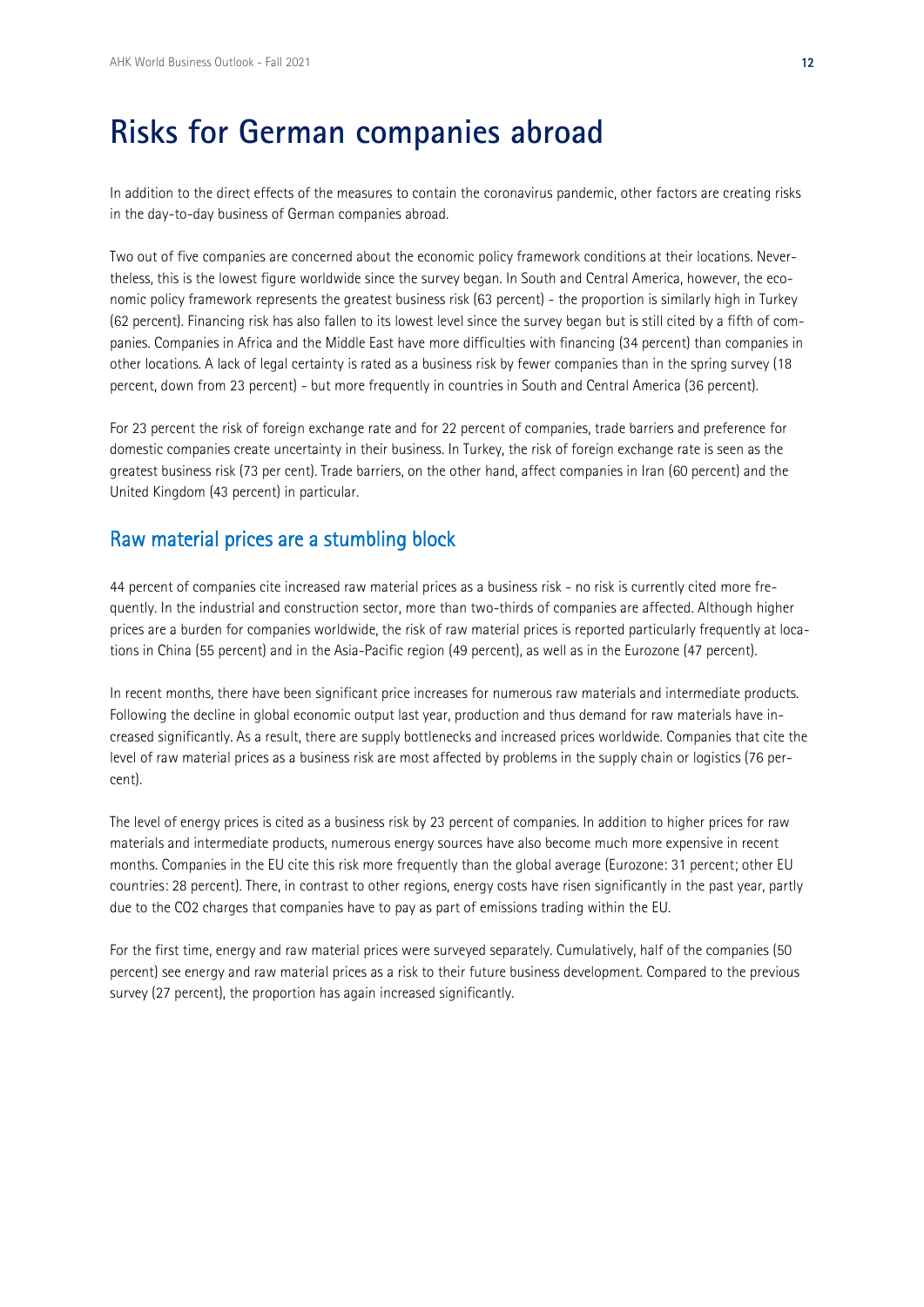

### Business risk energy and raw material prices

## Shortage of skilled workers gains importance

For 37 percent of German companies abroad, the shortage of skilled workers represents a business risk. Since the beginning of the survey this is the highest proportion of companies to report difficulties in finding and recruiting skilled workers. In the spring survey, 29 percent had already cited this hurdle. Labor costs are also on the rise again and will put a strain on the economic development of just under a quarter of the companies (24 percent) in the coming twelve months. Skilled labor shortages and rising labor costs could dim companies' increased employment plans. Among companies planning to hire more staff in the coming months, the shortage of skilled workers is the most frequently cited business risk at 48 percent. Companies in the US (60 percent) and the UK (55 percent) are particularly affected by skilled workers shortages.

#### Business risk lack of skilled workers

in percent

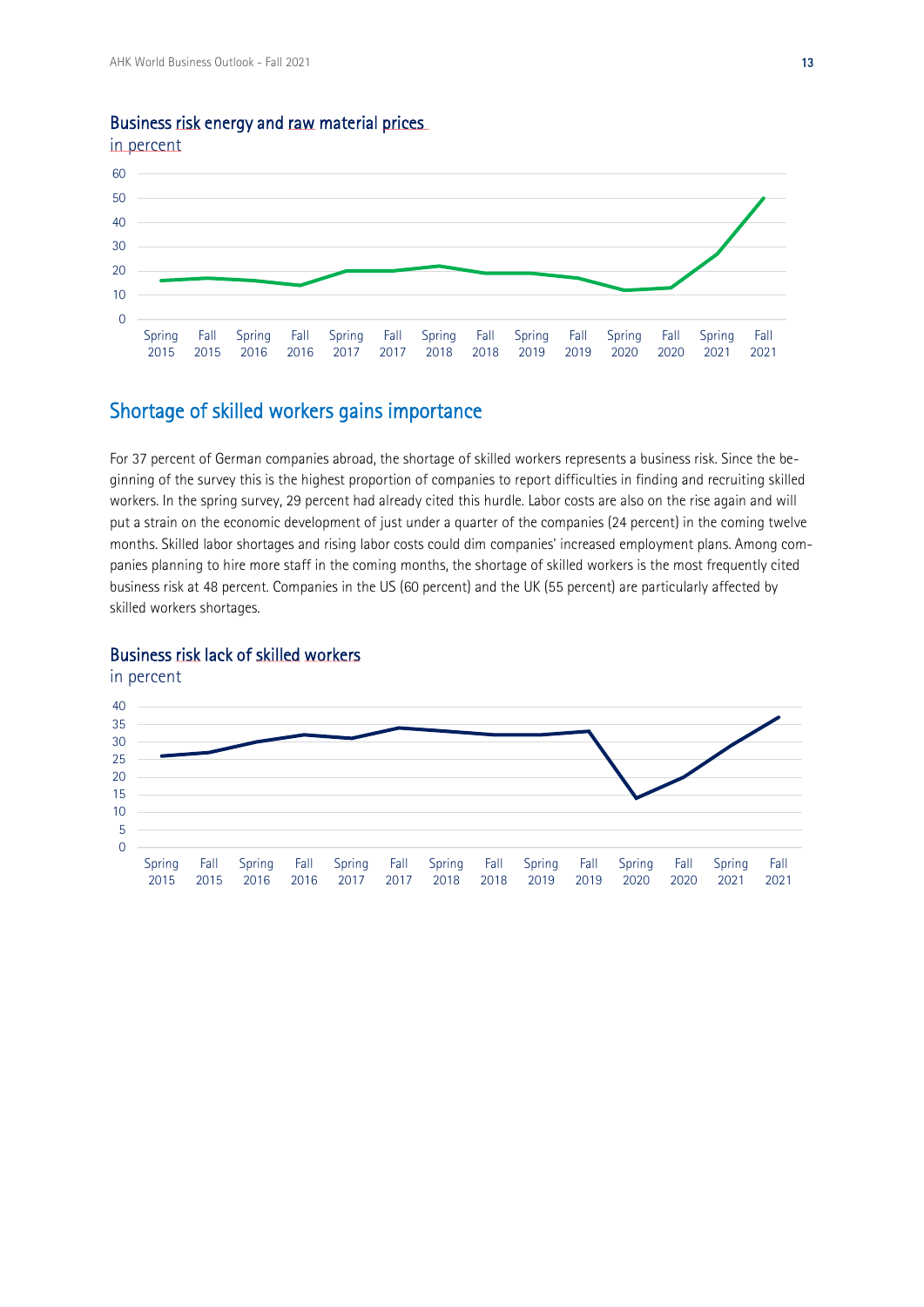## Risks for the global economy in the coming twelve months

in percent, multiple answers possible,

\*Energy and raw material prices were asked as one category in the spring.

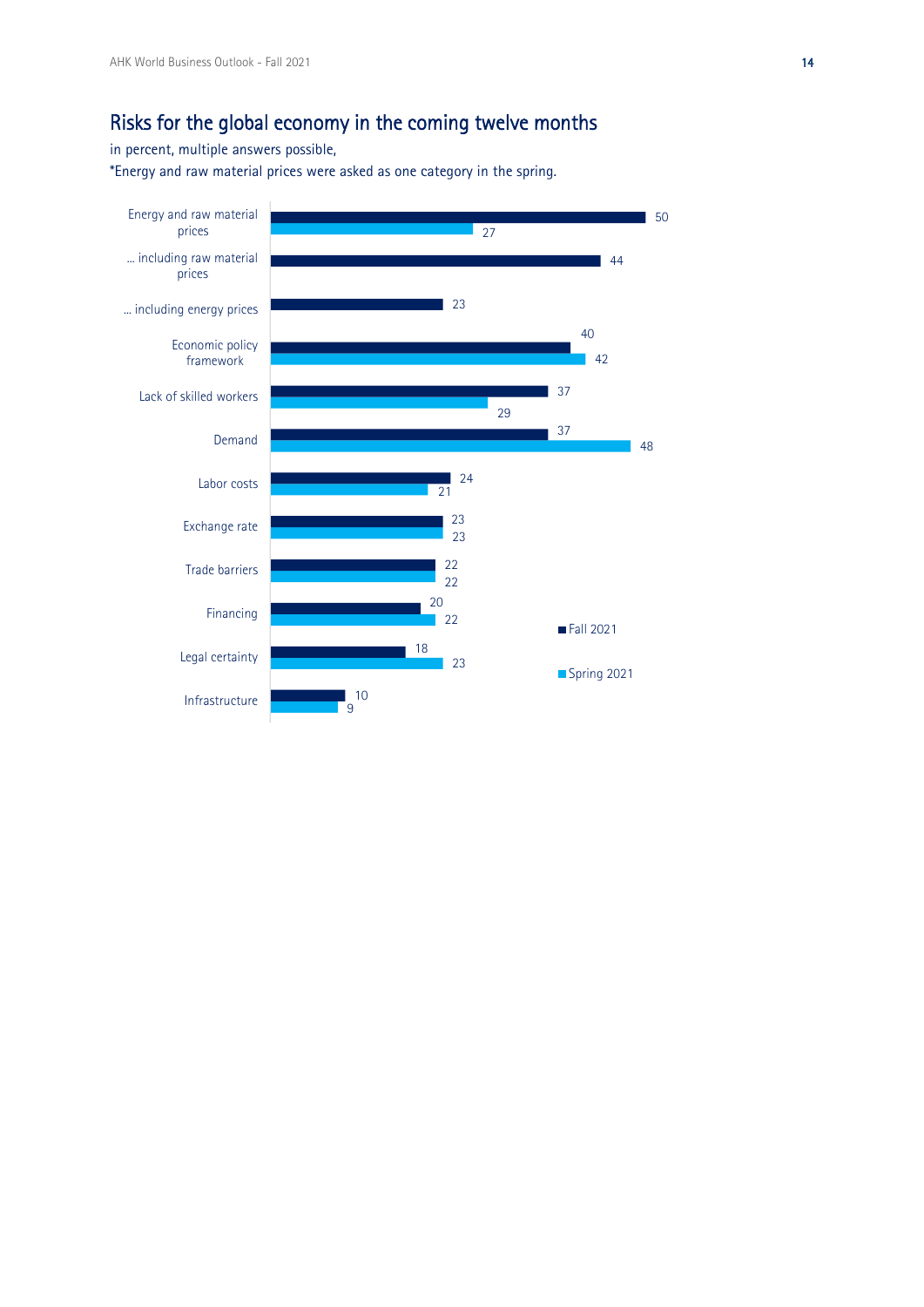# **Statistical annex**

## **Analysis of results by country**

Balance of good/better answers minus bad/less answers in each case

|                                                              | <b>Current</b><br>business situa-<br>tion | <b>Business</b><br>expectations | Economic expecta-<br>tions on site | Investment<br>plans | Employment<br>plans |
|--------------------------------------------------------------|-------------------------------------------|---------------------------------|------------------------------------|---------------------|---------------------|
| <b>World total</b>                                           | 41                                        | 50                              | 24                                 | 29                  | 38                  |
| <b>Eurozone</b>                                              | 46                                        | 52                              | 28                                 | 35                  | 36                  |
| Finland                                                      | 49                                        | 54                              | 27                                 | 23                  | 51                  |
| France                                                       | 61                                        | 54                              | 32                                 | 29                  | 32                  |
| Greece                                                       | 46                                        | 71                              | 42                                 | 57                  | 44                  |
| Ireland                                                      | 61                                        | 61                              | 39                                 | 44                  | 54                  |
| Italy                                                        | 47                                        | 55                              | 46                                 | 33                  | 48                  |
| Portugal                                                     | 36                                        | 46                              | 21                                 | 26                  | 32                  |
| Slovakia                                                     | 45                                        | 20                              | 20                                 | $\overline{0}$      | 30                  |
| Slovenia                                                     | 60                                        | 40                              | 30                                 | $-5$                | 55                  |
| Spain                                                        | 41                                        | 43                              | 13                                 | 47                  | 38                  |
| Other EU, Switzerland, Norway, UK                            | 53                                        | 47                              | 14                                 | 29                  | 41                  |
| <b>Bulgaria</b>                                              | 60                                        | 30                              | $-10$                              | 5                   | 25                  |
| Denmark                                                      | 64                                        | 68                              | 41                                 | 25                  | 48                  |
| Romania                                                      | 57                                        | 33                              | $-10$                              | 21                  | 24                  |
| Sweden                                                       | 62                                        | 62                              | 58                                 | 42                  | 52                  |
| Switzerland                                                  | 69                                        | 34                              | 34                                 | 25                  | 24                  |
| Czech Republic                                               | 64                                        | 41                              | 36                                 | 50                  | 45                  |
| Hungary                                                      | 50                                        | 38                              | 26                                 | 35                  | 39                  |
| <b>United Kingdom</b>                                        | 45                                        | 48                              | $-12$                              | 23                  | 43                  |
| Eastern/South Eastern Europe (without<br>EU), Russia, Turkey | 63                                        | 40                              | $\overline{2}$                     | 22                  | 41                  |
| Bosnia and Herzegovina                                       | 67                                        | 50                              | $\overline{4}$                     | $\overline{9}$      | 29                  |
| North Macedonia                                              | 33                                        | 45                              | $-30$                              | 17                  | 30                  |
| Russian Federation                                           | 69                                        | 35                              | 12                                 | 20                  | 42                  |
| Serbia                                                       | 32                                        | 63                              | 12                                 | 48                  | 46                  |
| Turkey                                                       | 68                                        | 52                              | $-8$                               | 31                  | 47                  |
| <b>Belarus</b>                                               | 33                                        | $-7$                            | $-54$                              | $-31$               | 22                  |
| Asia/Pacific (excluding China)                               | 34                                        | 58                              | 40                                 | 27                  | 40                  |
| India                                                        | 56                                        | 68                              | 67                                 | 45                  | 44                  |
| Indonesia                                                    | 42                                        | $70$                            | 39                                 | 32                  | 38                  |
| Japan                                                        | 17                                        | 56                              | 45                                 | 13                  | 36                  |
| Malaysia                                                     | 28                                        | 61                              | 25                                 | 18                  | 35                  |
| New Zealand                                                  | 25                                        | 63                              | $-13$                              | 17                  | 56                  |
| Philippines                                                  | 12                                        | 54                              | 22                                 | $\mathbf{1}$        | 19                  |
| Singapore                                                    | 55                                        | 30                              | 25                                 | 26                  | 50                  |
| South Korea                                                  | 29                                        | 56                              | 31                                 | $20\,$              | 38                  |
| Thailand                                                     | 14                                        | 48                              | $\overline{6}$                     | 19                  | 40                  |
| Vietnam                                                      | $-21$                                     | 42                              | $\overline{7}$                     | $\boldsymbol{9}$    | 18                  |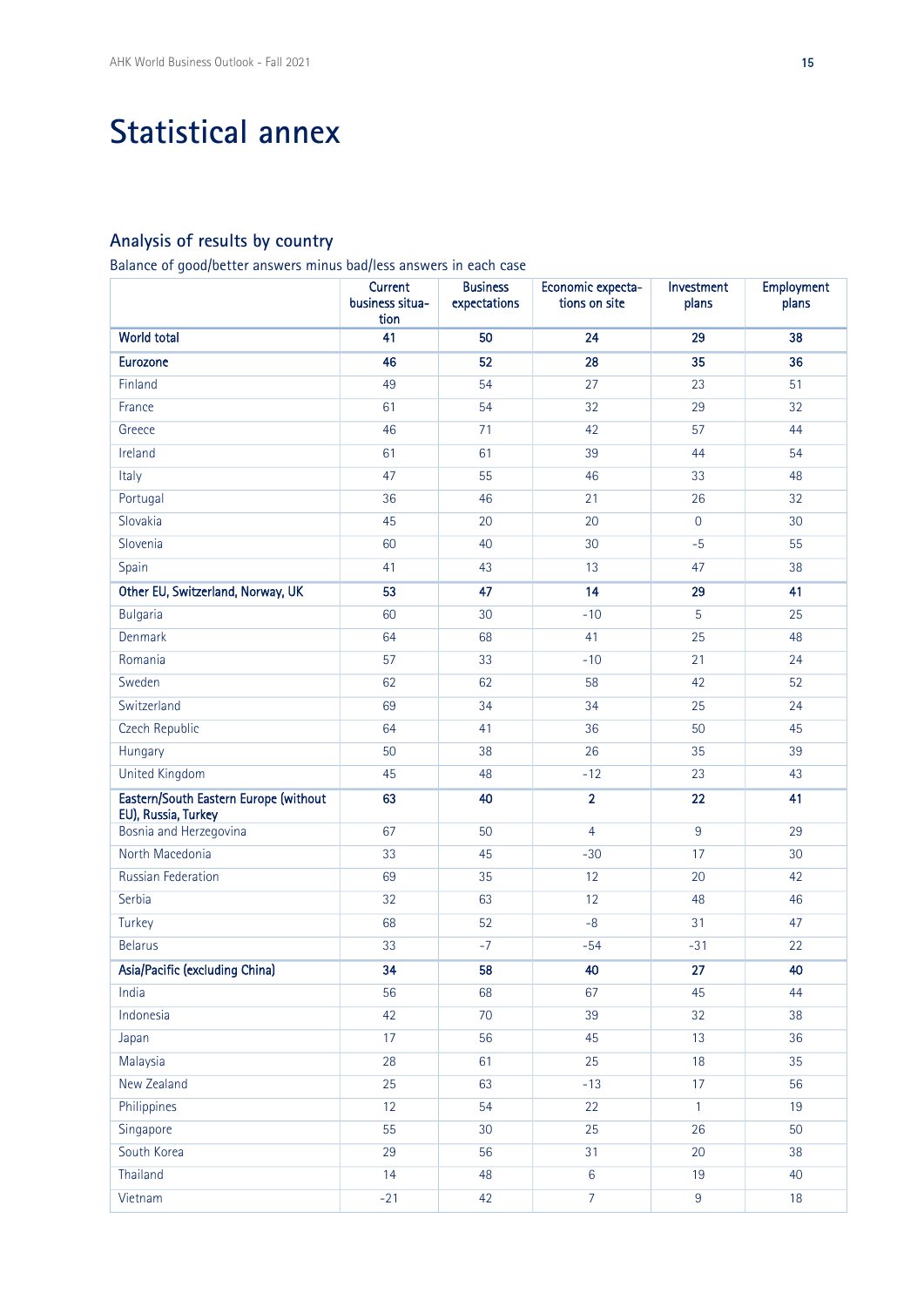|                                  | <b>Current</b><br>business situa-<br>tion | <b>Business</b><br>expectations | Economic expecta-<br>tions on site | Investment<br>plans | <b>Employment</b><br>plans |
|----------------------------------|-------------------------------------------|---------------------------------|------------------------------------|---------------------|----------------------------|
| <b>Greater China</b>             | $\overline{27}$                           | 38                              | 16                                 | $\overline{20}$     | 41                         |
| China                            | 26                                        | 36                              | 14                                 | 19                  | 42                         |
| <b>Hong Kong</b>                 | 27                                        | 36                              | 14                                 | 5                   | $-5$                       |
| Taiwan                           | 38                                        | 49                              | 34                                 | 29                  | 47                         |
| <b>North America</b>             | 45                                        | 53                              | 32                                 | 37                  | 40                         |
| Canada                           | 75                                        | 58                              | 50                                 | 17                  | 29                         |
| Mexico                           | 10                                        | 54                              | 6                                  | 17                  | 17                         |
| <b>USA</b>                       | 50                                        | 52                              | 36                                 | 44                  | 48                         |
| <b>South and Central America</b> | 26                                        | 42                              | $-17$                              | 16                  | 19                         |
| Argentina                        | 13                                        | 10                              | $-55$                              | $\overline{5}$      | 23                         |
| <b>Bolivia</b>                   | $-6$                                      | 42                              | $-23$                              | $-20$               | $-13$                      |
| <b>Brazil</b>                    | 50                                        | 53                              | $-8$                               | 26                  | 28                         |
| Chile                            | 36                                        | 33                              | $-48$                              | $\overline{0}$      | 14                         |
| Ecuador                          | $-21$                                     | 62                              | 43                                 | 34                  | $\overline{7}$             |
| Peru                             | 35                                        | 39                              | $-68$                              | $-15$               | 10                         |
| Venezuela                        | $-31$                                     | 10                              | $-21$                              | 5                   | $-14$                      |
| Africa, Near and Middle East     | 33                                        | 57                              | 36                                 | 34                  | 34                         |
| Egypt                            | 49                                        | 64                              | 52                                 | 47                  | 50                         |
| Iran                             | 14                                        | 26                              | $-11$                              | $-3$                | $\mathbf{3}$               |
| Kenya                            | 14                                        | 50                              | $-14$                              | 17                  | 21                         |
| Saudi Arabia                     | 36                                        | 77                              | 50                                 | 47                  | 23                         |
| South Africa                     | $\overline{7}$                            | 38                              | $-7$                               | $\overline{0}$      | 17                         |
| Tunisia                          | $6\,$                                     | 40                              | $\overline{7}$                     | 28                  | 27                         |
| <b>United Arab Emirates</b>      | $\overline{32}$                           | 59                              | 56                                 | 32                  | 27                         |